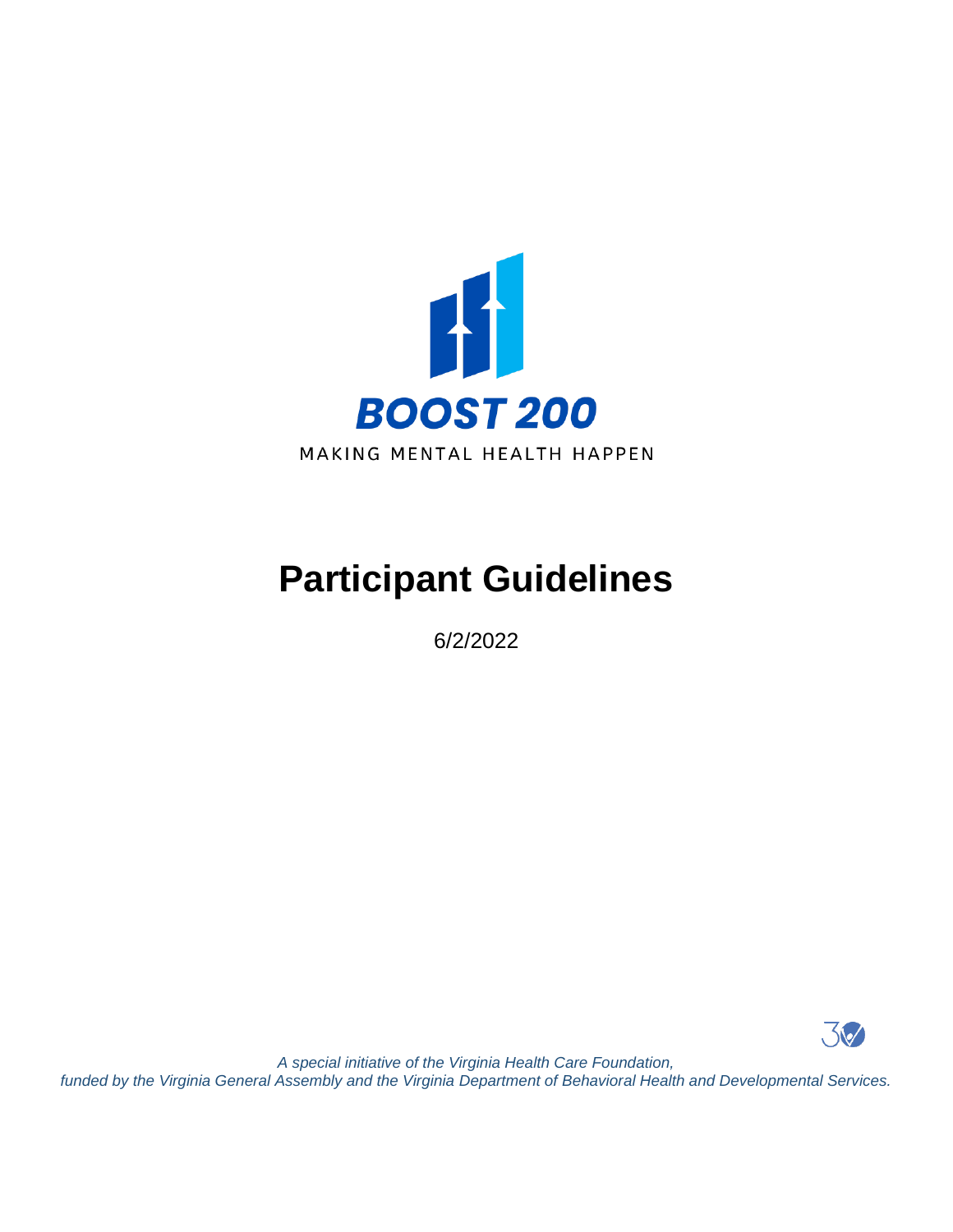# **Table of Contents**

| Background                           |  |
|--------------------------------------|--|
| Purpose                              |  |
|                                      |  |
| <b>Applicant Commitments</b>         |  |
| Boost 200 Enrollment                 |  |
| Continued Participation in Boost 200 |  |
|                                      |  |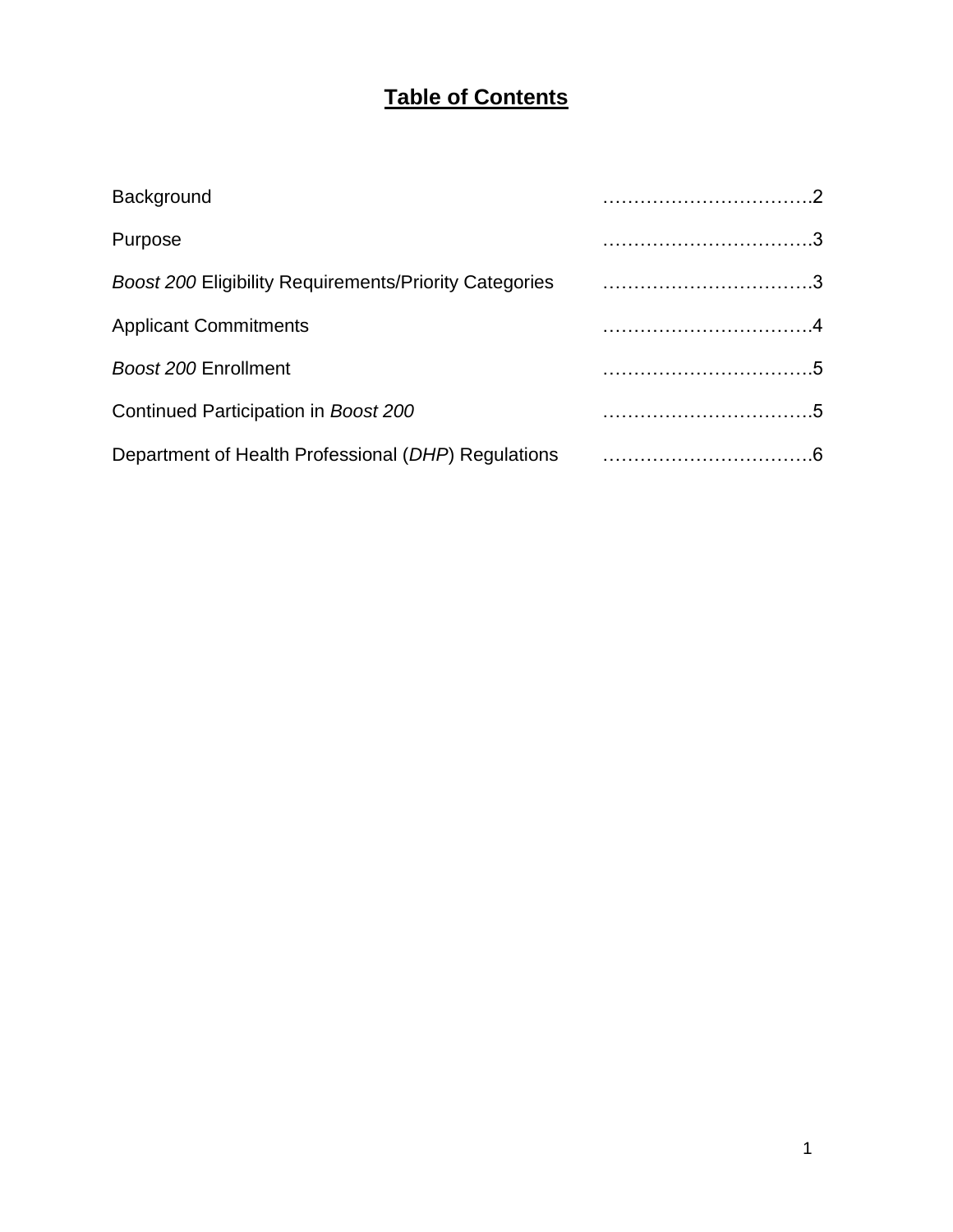# **A. Background and Purpose**

#### *Background*

Virginia is in the midst of a mental health crisis in the public and private sectors, caused by the COVID-19 pandemic, societal stressors and a shortage of licensed behavioral health (*BH*) professionals. Those who exist are overwhelmed and many Virginians are unable to get the help they need.

The shortage of BH professionals is not a new problem. Seventy percent (*70%*) of Virginia is a federally-designated Mental Health Professional Shortage Area (*MHPSA*) with nearly 40% of Virginians living in these communities. The severity of the shortage is, however.

The gravity and nature of the BH workforce shortage is clear in an *[Assessment of](https://www.vhcf.org/2022/01/19/new-assessment-finds-alarming-shortage-of-virginia-licensed-behavioral-health-professionals-and-outlines-attainable-solutions/)  [the Capacity of Virginia's Behavioral Health Workforce](https://www.vhcf.org/2022/01/19/new-assessment-finds-alarming-shortage-of-virginia-licensed-behavioral-health-professionals-and-outlines-attainable-solutions/)*, released by the Virginia Health Care Foundation (*VHCF*) in January 2022. Not only are there insufficient numbers of needed behavioral health professionals, the race and ethnicity of those practicing is not proportionate to the population of Virginia. With coming retirements of a high percentage of them, demand is expected to continue to outpace available services for at least the next decade.

One significant barrier faced by many who want to become licensed in Virginia as a Licensed Clinical Social Worker (*LCSW*) or Licensed Professional Counselor (*LPC*) is the financial cost of the required clinical supervision hours, about \$10,000 and \$20,000, respectively.

Many Supervisees in Social Work and Residents in Counseling must pay out-ofpocket for Supervision. This financial burden makes it impossible for them to pursue Supervision, while meeting basic living expenses and paying back student loans. As a result, every year there are Masters graduates who want to become licensed in Virginia, but are unable to do so.

To help address this barrier and increase the availability of basic mental health services, the General Assembly and the Virginia Department of Behavioral Health and Developmental Services (*DBHDS*) have recently funded *Boost 200, a*  new special initiative to accelerate licensure of 200 LCSWs and LPCs (*100 of each*) by paying for the Supervision hours required for their licensure.

*Boost 200* is administered by VHCF (*www.vhcf.org*), a public-private partnership, is deeply invested in increasing access to basic mental health services for Virginians. To date, VHCF has invested more than \$10 million to make licensed behavioral professionals, tele-mental health services and behavioral health best practices**,** such as integrated and trauma-informed care**,** available throughout the Commonwealth.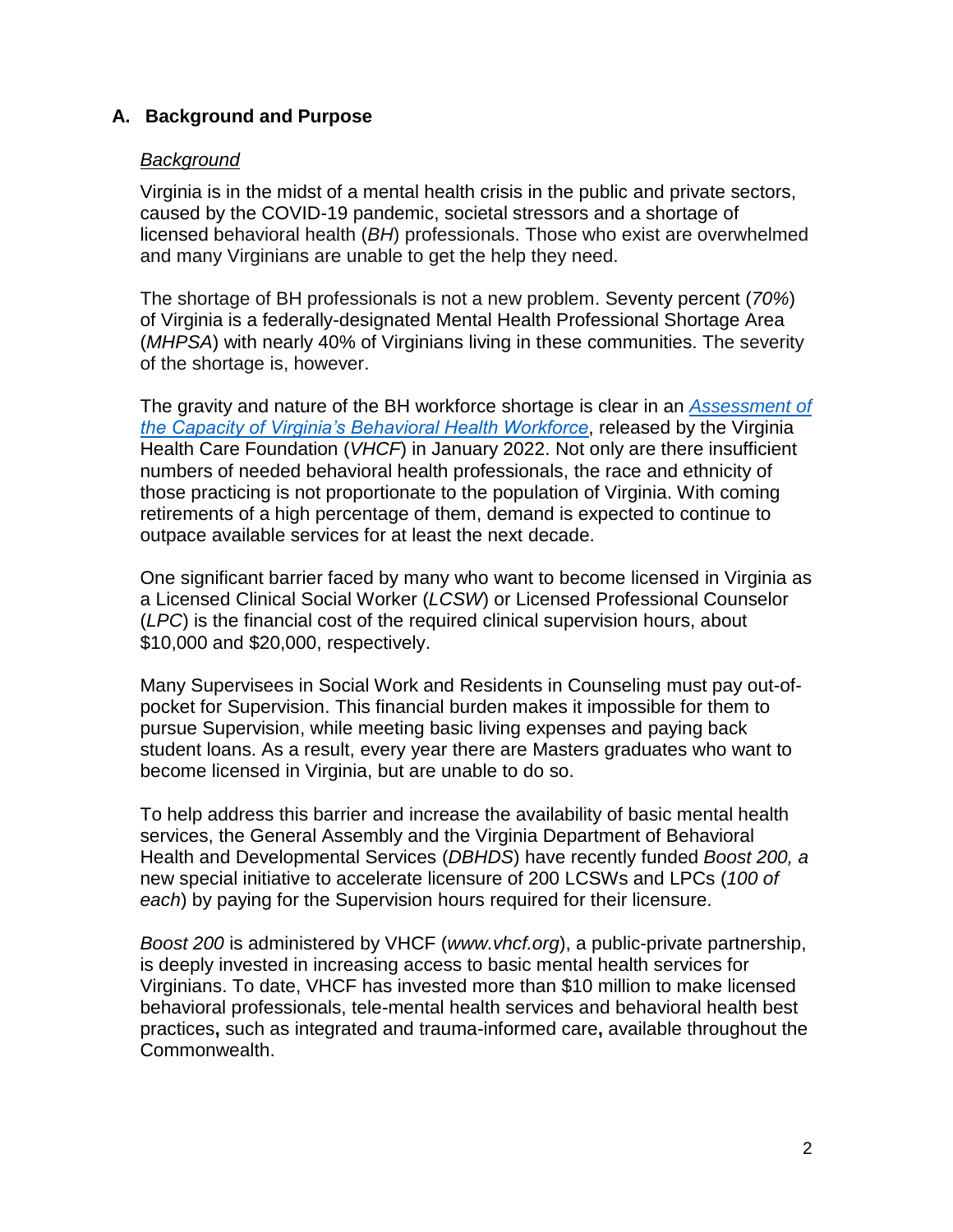# *Purpose*

The purpose of *Boost 200* is twofold. It will immediately result in 200 Mastersprepared individuals under Supervision, providing mental health services to help meet the skyrocketing demand. Simultaneously, it will help accelerate licensure of 100 more LCSWs and 100 more LPCs.

#### **B.** *Boost 200* **Eligibility Requirements/Priority Categories**

- Masters-prepared Social workers or Counselors; Residents in Counseling licensed by the Virginia Department of Health professions (*DHP*); and current Supervisees in Social Work approved by the DHP may apply for *Boost 200*.
- All applicants must pay out-of-pocket for all or most of their licensurerequired Supervision; have applied to the DHP to begin Supervision and also:
	- $\checkmark$  Be eligible to work in the US for any employer without Visa sponsorship;
	- $\checkmark$  Be free from judgements arising from federal or state debt; and
	- ✓ Not have any existing *service* obligations with other entities loans or scholarships.
- Preference and more favorable consideration will be given to eligible applicants who are practicing or will practice in one of the 93 Virginia localities designated as a [Mental Health Professional Shortage Area](https://data.hrsa.gov/tools/shortage-area) *or* a person of color *or* bilingual.
- Preference will also be given to eligible applicants who are just starting their journey to licensure, however, applicants who have completed no more than 60% of the required clinical and Supervision hours to become licensed as an LCSW or LPC in Virginia will also be considered. This is:
	- ✓ Up to 1800 Clinical hours/60 Supervision hours for Supervisees in Social Work.
	- $\checkmark$  Up to 2040 Clinical hours/120 Supervision hours for Residents in Counseling.
- Interested candidates who do not meet the three preference criteria noted above are also encouraged to apply.

#### *Note: Boost 200 applicants are responsible for identifying and securing a Supervisor.*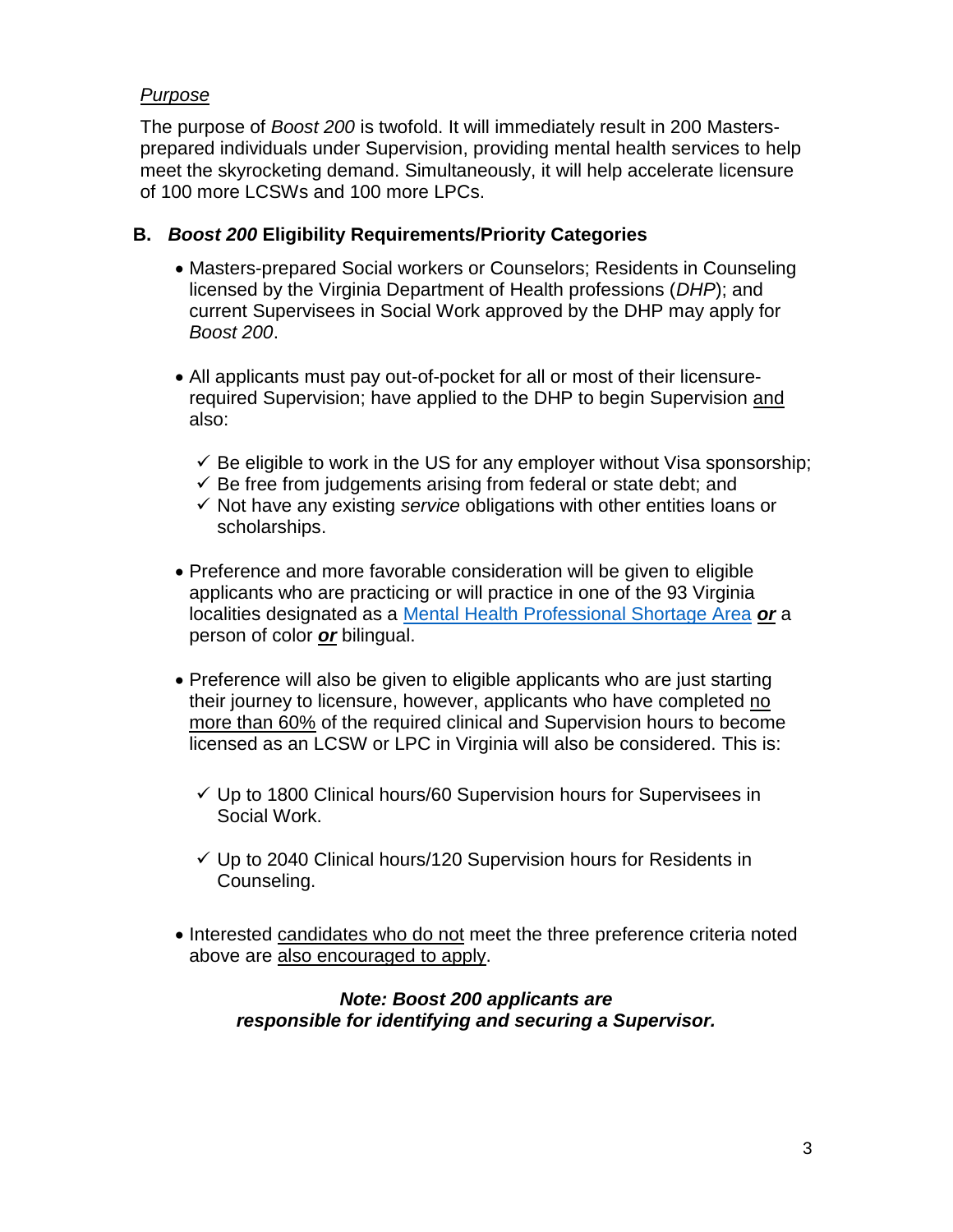# **C. Applicant Commitments**

All *Boost 200* applicants (*social workers and counselors*) must commit to the following:

- A 2-year full-time (*40 hours per week; 4,000 hours total*) service obligation in Virginia, once licensed as an LCSW or LPC;
- Completing the clinical hours and Supervision hours (*LCSW: 3,000/100; LPC: 3,400/200*) required for licensure in Virginia in a timely fashion and without delay;
- Reporting the number of clinical (*direct/ancillary*) and Supervision hours completed to VHCF monthly via a tracking tool provided by the Foundation;
- Participating in *Boost 200* Orientation, up to 3 Roundtables, evaluation of the initiative and marketing/promotion; and
- Taking the DHP-required licensure exam no later than 4 months after completing Supervision hours (*refer to the [DHP Licensure Handbook for](https://www.dhp.virginia.gov/counseling/docs/OnlineApplicationHandbook_Comprehensive.pdf) [Counselors](https://www.dhp.virginia.gov/counseling/docs/OnlineApplicationHandbook_Comprehensive.pdf) and [DHP Licensure Handbook for Social Workers](https://www.dhp.virginia.gov/Forms/social/Licensure_Process.pdf) for requirements and process*).

#### *In addition, Residents in Counseling must submit their application for LPC Licensure by Examination within 2 weeks of passing their licensure exam.*

# **D. Applying for** *Boost 200*

Interested applicants must complete the online *Boost 200* [application](https://tinyurl.com/VHCF-Boost200) and attach the required materials (*[https://tinyurl.com/VHCF-Boost200\)](https://tinyurl.com/VHCF-Boost200).* Paper applications will not be accepted.

The *Boost 200* application gathers the applicant's personal, contact, financial and demographic information; education and work experience; and Supervision information.

Complete will applications also include a [Personal Statement,](https://www.vhcf.org/wp-content/uploads/2022/06/Boost-200-Personal-Statement-Form-6.1.2022.pdf) current resume and [Recommendation Form](https://www.surveymonkey.com/r/ZBCVFJ8) completed by someone who supervised the applicant for at least 100 internship hours and is familiar with their clinical skills.

- *Boost 200* applications will be accepted and reviewed on a rolling basis, until all funding is obligated.
- Award decisions will be communicated to all applicants.
- Incomplete applications will not be considered.

Note: a .pdf preview of the application is available on the *[Boost 200](https://www.vhcf.org/wp-content/uploads/2022/06/Application-Preview.pdf)* website.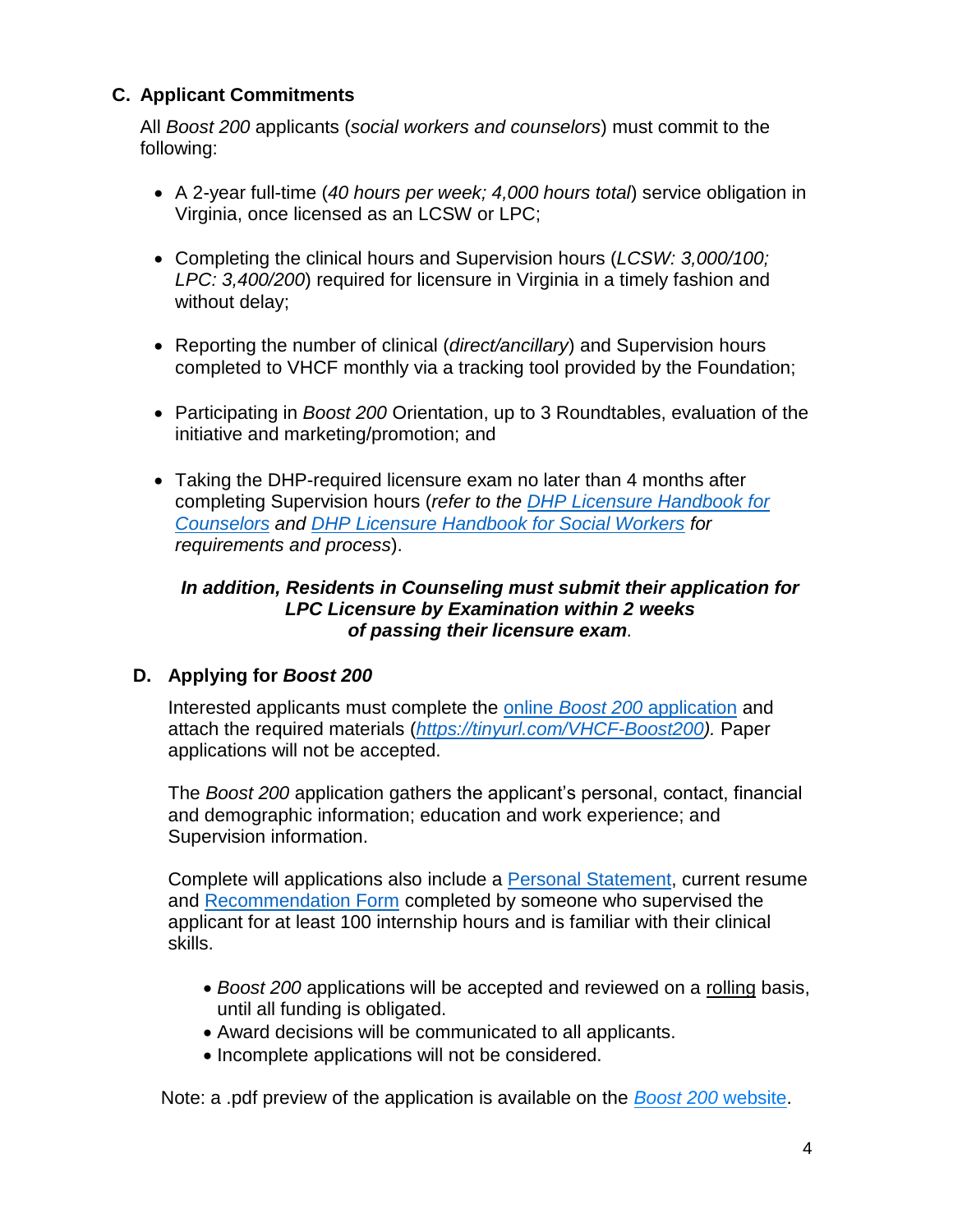## **E.** *Boost 200* **Enrollment**

To enroll in *Boost 200*, all accepted applicants must provide:

- Documentation of Supervision Approval and designation by the DHP as a Supervisee in Social Work or Temporary License as a Resident in Counseling from the DHP;
- Verification of Work Site and Acknowledgement of Application Form*,*  completed by the candidate's Work Site(*s*);
- Verification of Supervision Form, completed by the Supervisor;
- Signed Supervisory Contract;
- Signed *Boost 200* Contract; and
- Documentation of clinical of Supervision hours completed, to-date.

#### **F. Continued Participation in Boost 200**

Ongoing participation in *Boost 200* is dependent upon the participant:

- Making satisfactory progress on fulfilment of required clinical supervision hours;
- Maintaining good standing with the DHP;
- Completing required reporting of Supervision and clinical hours to VHCF in a timely manner; and
- Communicating changes in employment, Supervision, and other key information to the Foundation in a timely manner.

More details will be provided at Orientation and in the *Boost 200* Contract.

*Boost 200 participants and their Supervisors must follow all Virginia DHP requirements to achieve and maintain licensure in the Commonwealth.*

# **G. Service Commitment**

*Boost 200 LPCs/LCSWs may fulfill their Service Commitment in any setting and with any patient/client population in Virginia. All service hours must be spent serving Virginians.*

*Boost 200* participants must work full-time as an LPC or LCSW in Virginia for two (*2*) years or 4,000 hours after becoming licensed. With VHCF permission, *Boost 200* licensed therapists may work part-time (*at least 20 hours/week*), completing the obligation in a maximum of 48 months, if necessary.

Participants and their employer are required to complete and submit VHCF's semi-annual Report of Service Commitment Form, documenting progress towards the 4,000 hour Service Commitment.